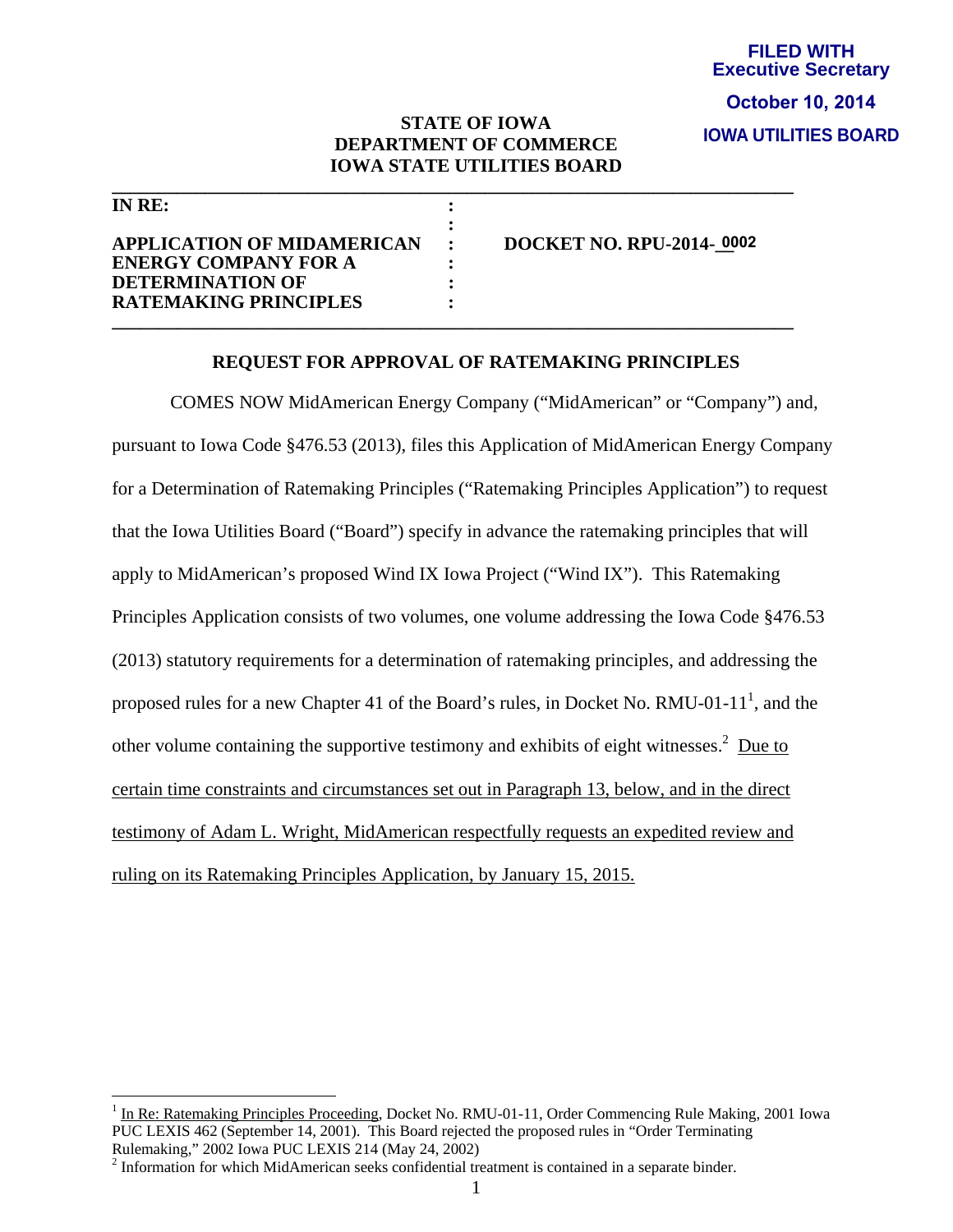In support of this request for approval of ratemaking principles MidAmerican states:

1. Summary. In this Ratemaking Principles Application, MidAmerican seeks the Board's approval of ratemaking principles that are substantially similar to those previously approved by the Board in one or more of MidAmerican's eight (8) prior wind power projects (collectively these projects will be referenced as "Wind Power Projects"). With the successful development, construction and operation of the Wind Power Projects, the Company now seeks to build upon its successes through the development of further economic, rate-regulated wind production in Iowa, consistent with MidAmerican's efforts to meet customer needs, including without limitation: the need to comply with federal and state environmental policies (current and projected), customer pricing needs, fuel diversity needs, Iowa economic development needs, the need to comply with Iowa energy policy, and the need to meet customer requirements for energy supply. MidAmerican witnesses Adam Wright and Neil Hammer testify regarding these needs and how Wind IX addresses the needs; they also testify that Wind IX has the potential to reduce projected capacity deficits, although no capacity contribution is included as part of MidAmerican's financial benefits analysis of Wind IX, since the MISO interconnection studies that may make these resources eligible as capacity resources are ongoing.

2. Certificate of Public Convenience and Necessity. On June 6, 2003, pursuant to 199 Iowa Admin. Code Chapter 4, the Board issued its Declaratory Order, in Docket No. DRU-03-3, holding that MidAmerican was not required under Iowa Code §476A.1 and §476A.2 to obtain a generating certificate prior to commencing construction of the original Wind Power Project.<sup>3</sup> MidAmerican believes that all the relevant facts and law with respect to the Wind IX project are indistinguishable from those on which the declaratory order in Docket No. DRU-03-3 was based.<sup>4</sup> Like the Wind Power Projects, Wind IX will be built in accordance with a design that

 $\overline{a}$ 

 $\frac{3}{4}$  <u>In Re: MidAmerican Energy Company</u>, Docket No. DRU-03-3, Declaratory Order, 2003 Iowa PUC LEXIS 227 (June 6, 2003)<br><sup>4</sup> <u>Id.</u>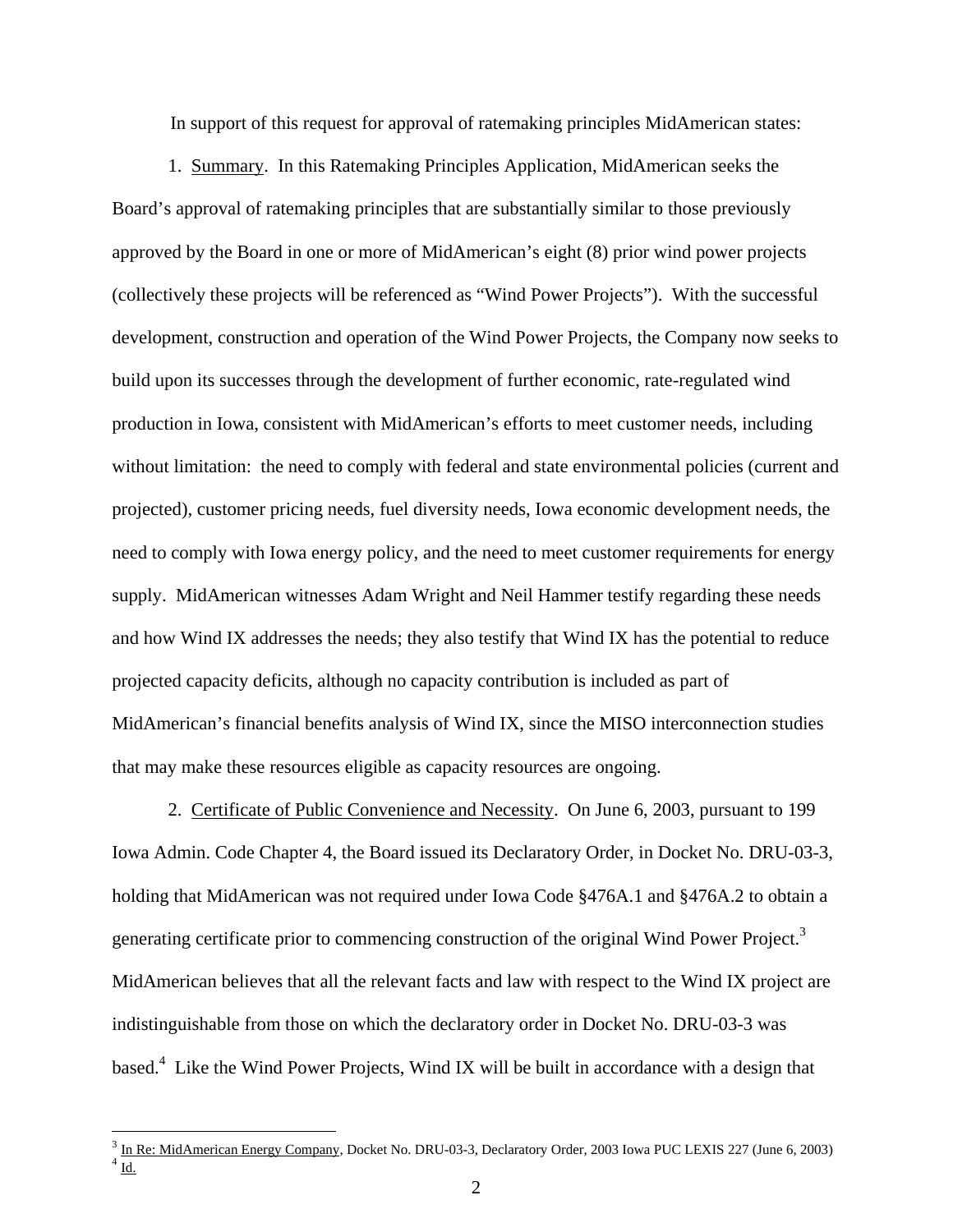results in no single collector or gathering line being connected to 25 MW, or more, of nameplate generating capacity. Therefore, MidAmerican believes it is reasonable to rely upon the declaratory ruling issued in Docket No. DRU-03-3 with respect to Wind IX.<sup>5</sup>

3. Required Board Findings. In Iowa Code §476.53(3)(c) (2013) the Board is charged with making two findings when determining the appropriate ratemaking principles applicable to a given generating facility: (1) that the utility has in effect a Board-approved energy efficiency plan as required under Iowa Code §476.6 (19) (2013); and (2) that the utility has considered other sources for long-term electric supply and determined that the proposed facility is reasonable when compared to the other feasible alternative sources of supply.

4. Energy Efficiency Plan. The testimony of MidAmerican witness Michael Fehr demonstrates that MidAmerican has in effect a Board-approved Energy Efficiency Plan ("Plan") as required by Iowa Code §476.6 (19) (2013). MidAmerican currently has in effect a 5-year Plan (2014 – 2018) which was approved by the Board, on December 16, 2013, in Docket No. EEP-2012-0002, with subsequent Board acceptance of compliance filings (i.e., Plan changes per a settlement agreement with other parties, and an updated benefit-cost study) on June 10, 2014. This Plan is currently in its first year of implementation, so no actual annual results from the Plan are available at this time. The Board's orders of approval of this Plan are provided as Fehr Exhibit \_\_ (MCF-1), Schedules 1 and 2, attached to Mr. Fehr's testimony. Mr. Fehr's testimony demonstrates MidAmerican's ongoing commitment to effectively implement its Plan.

Prior to 2014, MidAmerican had been implementing its 2009-2013 plan ("Previous Plan"), approved by the Board in Docket No. EEP-08-2. MidAmerican's actual 2013 Previous Plan expenditures of \$64,644,394 exceeded its budget for electric customers by \$9,991,394

 $\overline{a}$ 

<sup>&</sup>lt;sup>5</sup> Because no Certificate of Public Convenience and Necessity is required for the Wind IX Iowa Project, Iowa Code  $§476.53$  (4) (a) (2013) is inapplicable.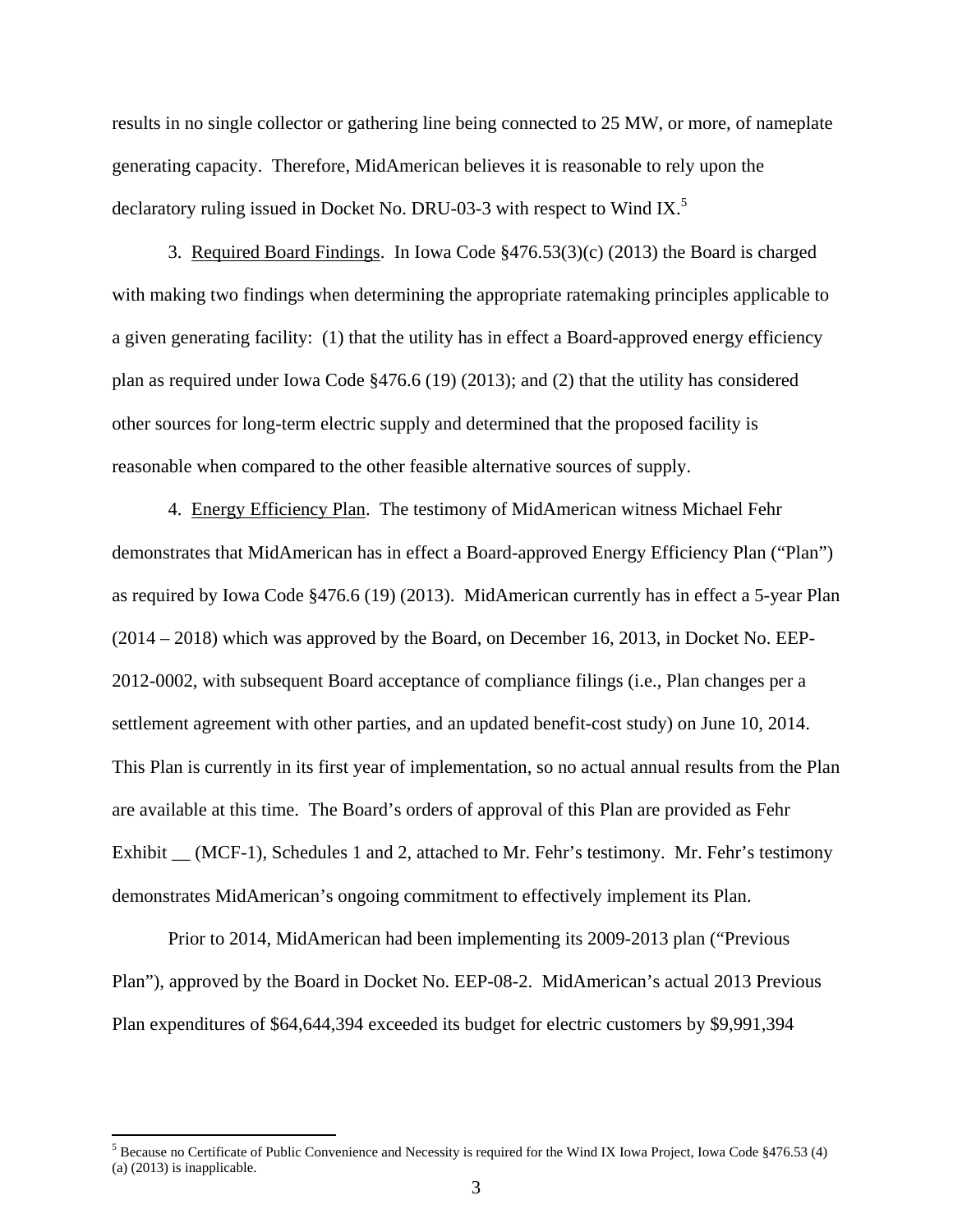(18%) for the year 2013. This clearly demonstrates that MidAmerican effectively implemented the Previous Plan. This point is further demonstrated by the fact that MidAmerican has had actual Previous Plan expenditures of \$245,285,540, or 101% of the budgeted amount for electric customers, in the years 2009-2013, which resulted in electric savings, between 2009 and 2013, of some 1,167,162,105 kWh, or 85% of overall planned electric savings for the period, and has shaved MidAmerican's peak load, between 2009 and 2013, by approximately 540 MW (which is approximately 110% of the goal). The foregoing results are substantial given the fact that the years 2009-2013 encompass an economic downturn in the U.S. that is the most significant one since the Great Depression, as Mr. Fehr testifies.

 5. Alternatives for Long-Term Electric Supply. The testimonies of MidAmerican witnesses Neil Hammer and Adam Wright demonstrate that MidAmerican has in recent years undertaken commitments for: (a) a 540 MW gas-fired combined cycle combustion turbine generating facility (the Greater Des Moines Energy Center, or "GDMEC"); (b) a new 790 MW coal-fired generating facility (Walter Scott Energy Center Unit 4, or "WSEC-4"), and (c) the Wind Power Projects. MidAmerican now proposes to expand its wind generation by up to 162 MW.<sup>6</sup> MidAmerican witnesses Hammer and Wright testify that Wind IX will meet customer needs across a wide range of fronts, including the following:

- Environmental compliance needs: Increasing the supply of zero-emissions electricity to meet expected regulatory requirements limiting carbon and other emissions and effluents;
- Customer pricing needs: Providing revenue streams and avoided costs that are likely to offset the costs of Wind IX and provide a source of energy that can displace energy from carbon-based generation resources;

 $\overline{a}$ 

<sup>6</sup> Determination of the exact size of Wind IX must await completion of transmission studies, final site design, and project economics, as explained in the testimony of MidAmerican witness Adam Wright.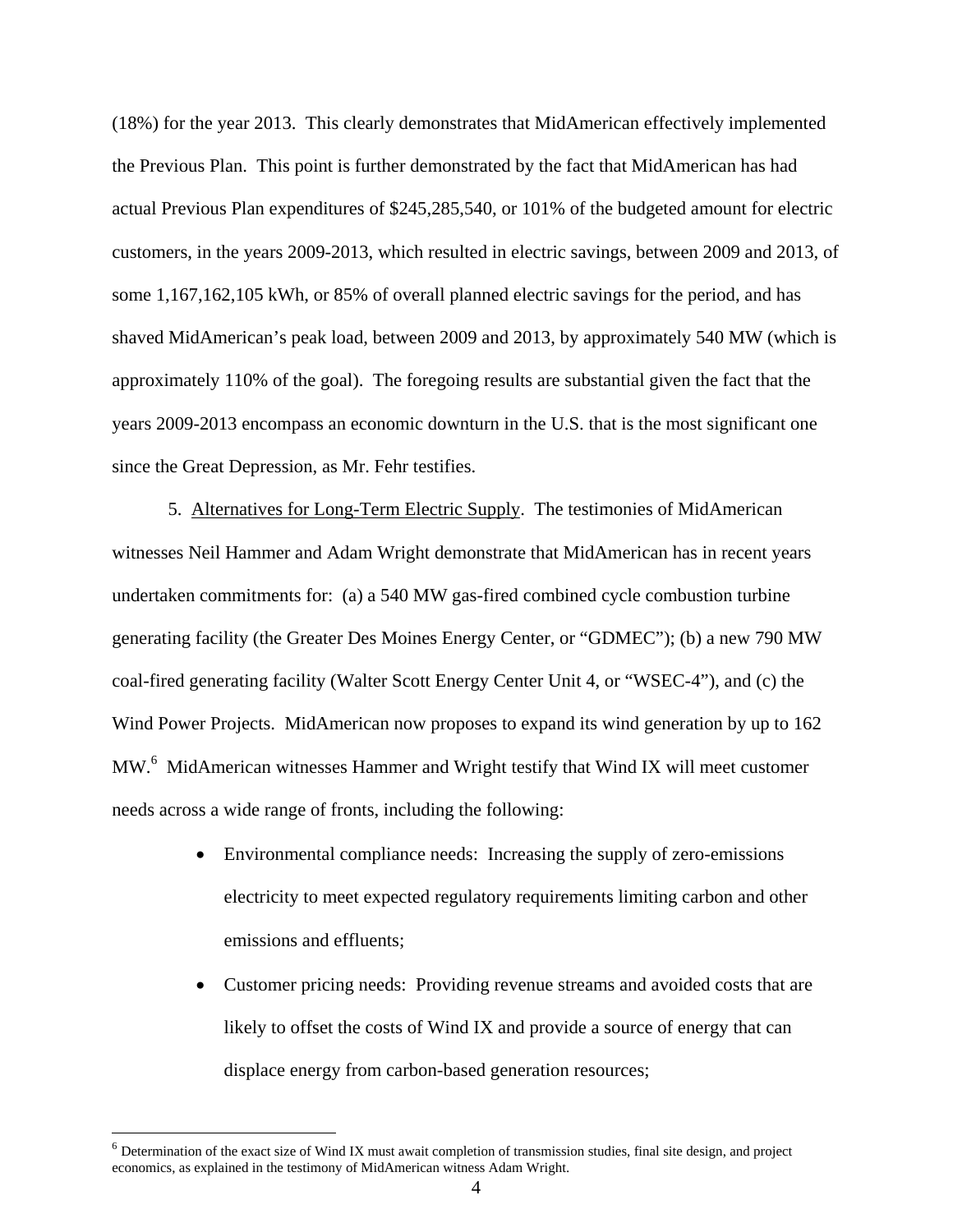- Fuel diversity needs: Reducing dependence on fossil fuels and insulating customers from more volatile fuel-cost sources of energy and potential fuel transportation cost changes;
- Economic development needs: Promoting economic development in Iowa;
- Iowa energy policy needs: Supporting Iowa's role as a renewable energy leader; and
- Energy needs: Increasing the supply of low cost energy.

The proposed Wind IX project is expected to meet all of these customer needs. Also, Wind IX has the potential to reduce projected capacity deficits, although the capacity is not a part of the financial benefits analysis since the MISO interconnection studies, that may make these resources eligible as capacity, are not yet completed.

The testimonies of MidAmerican witnesses indicate that Wind IX would be a meaningful new source of energy production that is environmentally beneficial, that will offer system benefits (e.g., greater fuel diversity), that complies with Governor Branstad's desire to expand renewable generation in Iowa, and that can be added at little to no cost to the Company's retail customers. Mr. Hammer testifies that Wind IX compares favorably to other long-term options for meeting customer needs, when evaluated in terms of his 9-factor analysis (i.e., cost, cost robustness, environmental reasonableness, system reliability, economic development, geopolitical uncertainty, flexibility/optionality, diversity, and resource availability/stability). Mr. Hammer's testimony further demonstrates that Wind IX is a reasonable option for long-term electric supply when compared to the other feasible alternative sources of supply.

Mr. Wright provides evidence that the cost caps for Wind IX will be reasonable when compared with the cost cap approved for MidAmerican's Wind VIII project. Mr. Yocum provides evidence that the projected costs and revenues of Wind IX are expected to yield a net benefit to MidAmerican's retail customers, over the 30-year life of the site, due to the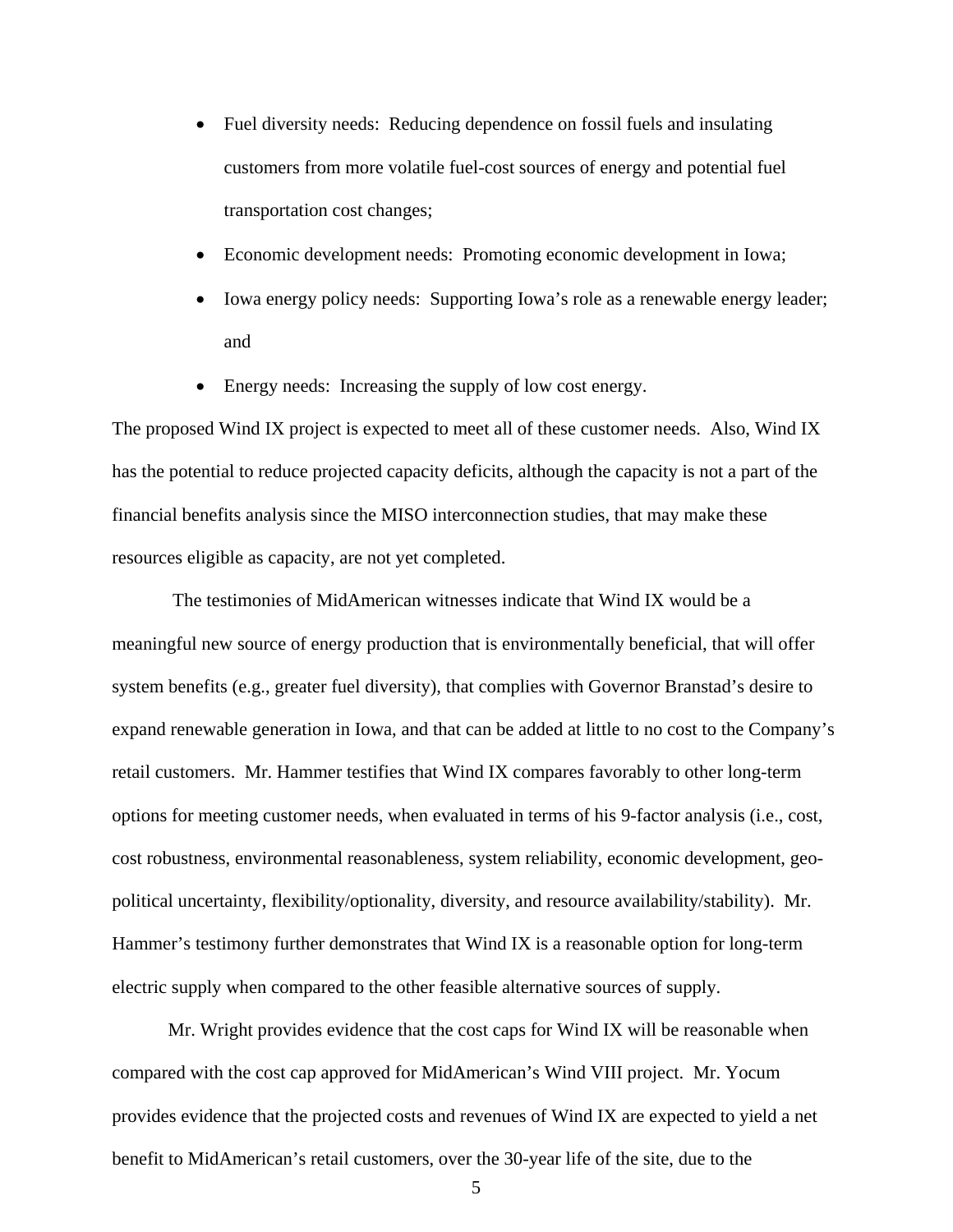availability of additional, Project-related revenue streams (e.g., the production tax credit ("PTC")). MidAmerican's ownership of the Wind IX project would permit it to receive the full benefit of the PTC, the resulting renewable energy credits, as well as other benefits (e.g., avoided costs) addressed in the testimonies of Messrs. Hammer, Specketer and Yocum, thus allowing MidAmerican to pass on to customers the benefit of these supplemental revenue streams and avoided costs addressed in the testimony of Messrs. Hammer, Specketer and Yocum. Thus, the evidence shows that the Company has considered other sources for long-term electric supply and determined that the proposed Wind IX project is reasonable when compared to the other feasible alternative sources of supply.

6. MidAmerican's Evidence. MidAmerican witnesses Adam Wright, Neil Hammer, Peter Schuster, Michael Fehr, Jennifer McIvor, Mark Yocum, Tom Specketer and Dr. James Vander Weide offer testimony and sponsor information demonstrating MidAmerican's analysis of the Wind IX project. The testimony of these witnesses falls into the following categories:

> General Information - Wright, Yocum, Hammer and Schuster Economic Evaluation of the Project - Yocum, Hammer, Wright Risk Mitigation Factors - Wright Non-cost Factors - Wright, McIvor and Hammer Proposed Ratemaking Principles - Wright, Specketer and Vander Weide Consideration of Other Long-Term Supply Options - Hammer, McIvor Energy Efficiency Plan - Fehr

 7. System Reliability and Security. As the testimony of MidAmerican witness Neil Hammer demonstrates, the Wind IX sites will provide new sources of energy that will reduce dependence on fossil fuels and customer exposure to volatile-cost sources of energy. Moreover, the testimonies of MidAmerican witnesses Peter Schuster and Adam Wright demonstrate that Wind IX will be constructed and operated in a manner that is in accordance with the Midwest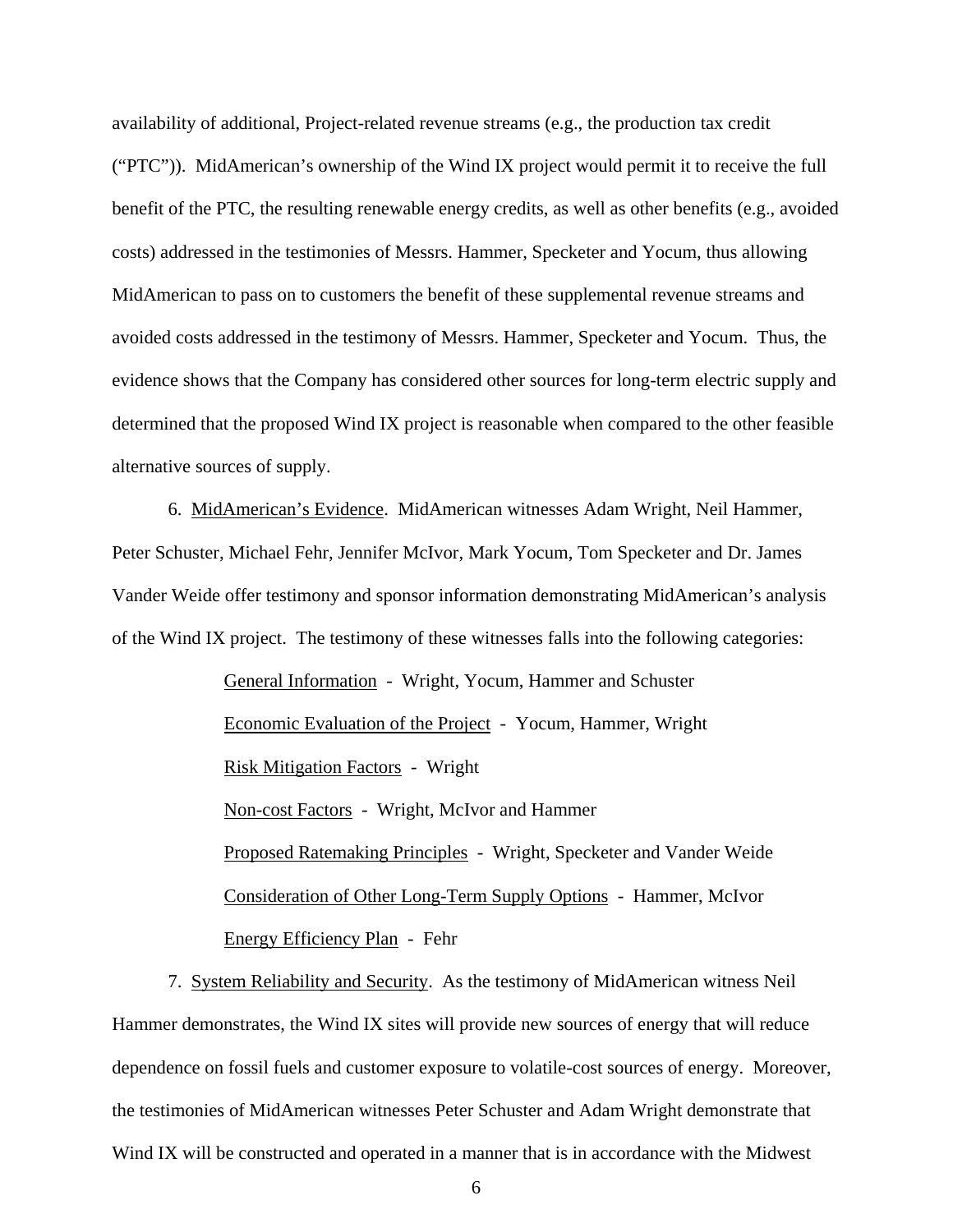Independent Transmission System Operator ("MISO") requirements, which will ensure that the interconnection of the Wind IX sites will not degrade the adequacy, reliability, or operating flexibility of the existing transmission system from a regional or a local perspective.

8. Economic Development. As the testimony of MidAmerican witness Adam Wright establishes, the construction, maintenance and operation of the Wind IX sites will contribute to the economic development of the State of Iowa in a manner similar to the prior Wind Power Projects, and do so in a way that is consistent with the land use and environmental policies of this state (see the testimony of Jennifer McIvor). Wind IX will provide construction jobs similar to those that were created during construction of the prior Wind Power Projects, and the Project will generate significant local expenditures during construction, benefitting the economies of the communities located near each Project site. As Mr. Wright testifies, the economic effects from Wind IX are projected to be as follows: (i) local spending in Iowa is estimated to increase by approximately \$54 million in 2015 during the construction of Wind IX through construction worker spending and purchases of wind generator components from Iowa-based manufacturers; (ii) multiple communities will benefit from added tax base, which are estimated to be in excess of \$40 million over the 30-year life of the Project; (iii) landowners who host wind turbines or are otherwise included in the Project will receive annual payments totaling more than \$30 million over the 30-year life of the Project, which will make its way back into the local economy through incremental purchases to improve farming operations and make home improvements, etc.; (iv) both temporary and new permanent jobs arising from Wind IX, with construction payroll expected to be approximately \$5 million; (v) help in attracting new businesses to our state and encouraging existing businesses to expand, as with recent decisions by Facebook to locate a new facility in Altoona, Iowa, and by Google and Microsoft to expand their Iowa facilities, all of which were influenced by having a significant wind power portfolio on the MidAmerican system.

7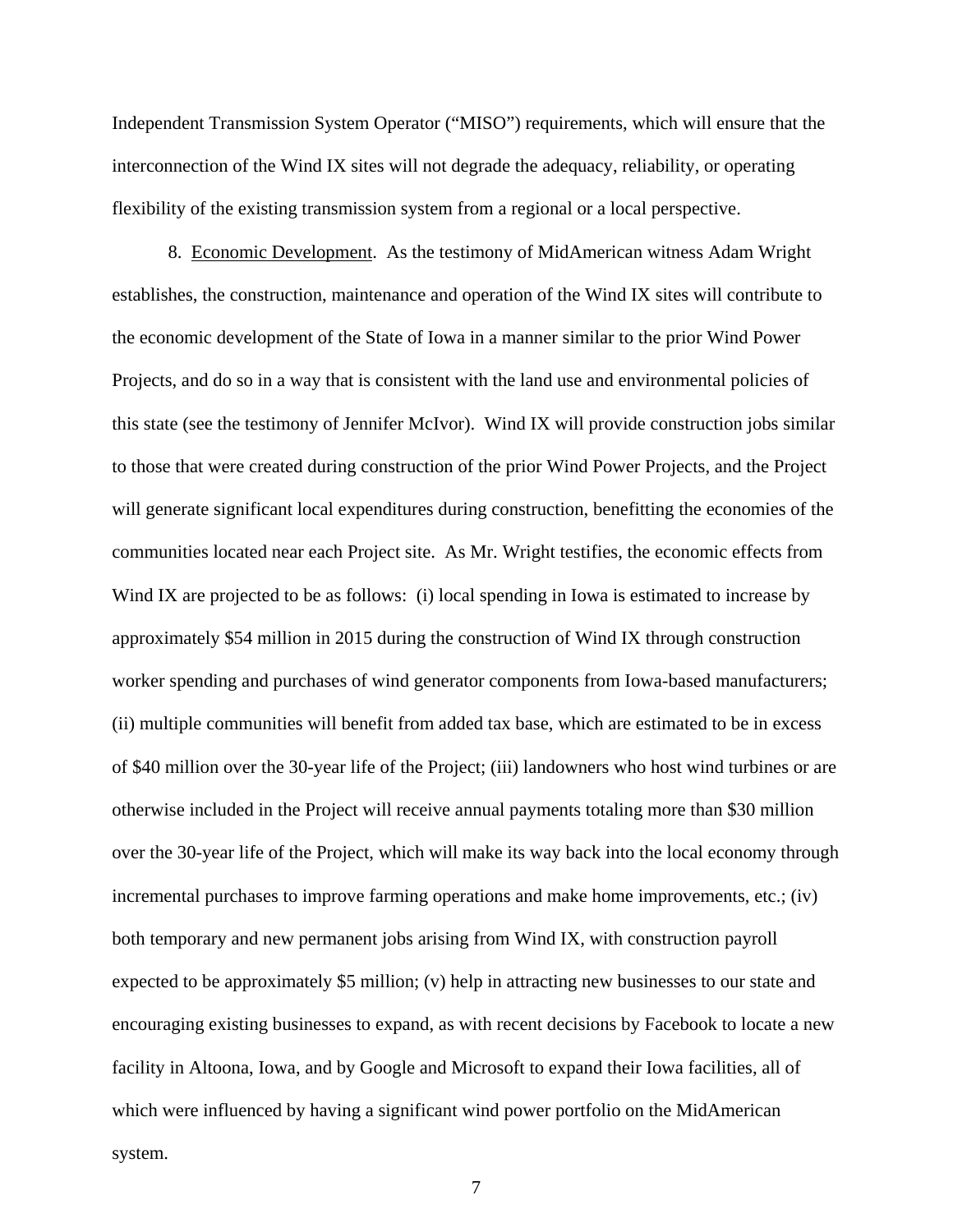9. Reasonable Cost. The testimony of MidAmerican witness Adam Wright demonstrates the reasonableness of MidAmerican's projected cost caps for Wind IX, when compared to MidAmerican's Wind VIII Iowa Project. MidAmerican witness Mark Yocum has performed an economic analysis of Wind IX, taking into account both the projected benefits and costs of Wind IX. Mr. Yocum's analysis shows that the Wind IX project is projected to pay for itself over the 30-year period of its operational life (i.e., the revenues and avoided costs directly or indirectly associated with Wind IX are projected to be sufficient to pay the costs of constructing, placing into service, and operating Wind IX). MidAmerican believes it can construct Wind IX at or under the proposed cost cap.

10. Environmentally Sound. The Wind IX sites will be environmentally sound. As Ms. McIvor's testimony demonstrates, Wind IX will have no air emissions and no wastewater effluent discharges, and because each wind turbine, and its associated access road, occupies only about four-tenths of an acre, a rather small amount of agricultural land will be taken out of production for Wind IX.

11. Ratemaking Principles. Having demonstrated that Wind IX is reasonable when compared to other generation alternatives, and that MidAmerican has a Board-approved Energy Efficiency Plan in effect, the Company qualifies for a Board determination of the ratemaking principles that will apply to Wind IX once its costs are included in regulated electric rates. The eight (8) ratemaking principles being proposed by MidAmerican may be found in Section 5.0 of the Application (Volume I of this filing).

12. Conclusion. MidAmerican's evidence demonstrates the reasonableness of the proposed ratemaking principles for the Wind IX Iowa Project. The Board is authorized to establish the said eight (8) ratemaking principles to govern MidAmerican's recovery of its costs for Wind IX over the lives of its respective facilities. Wind IX will be reasonable because it: (1) provides additional energy in an environmentally advantageous manner, and will not degrade the

8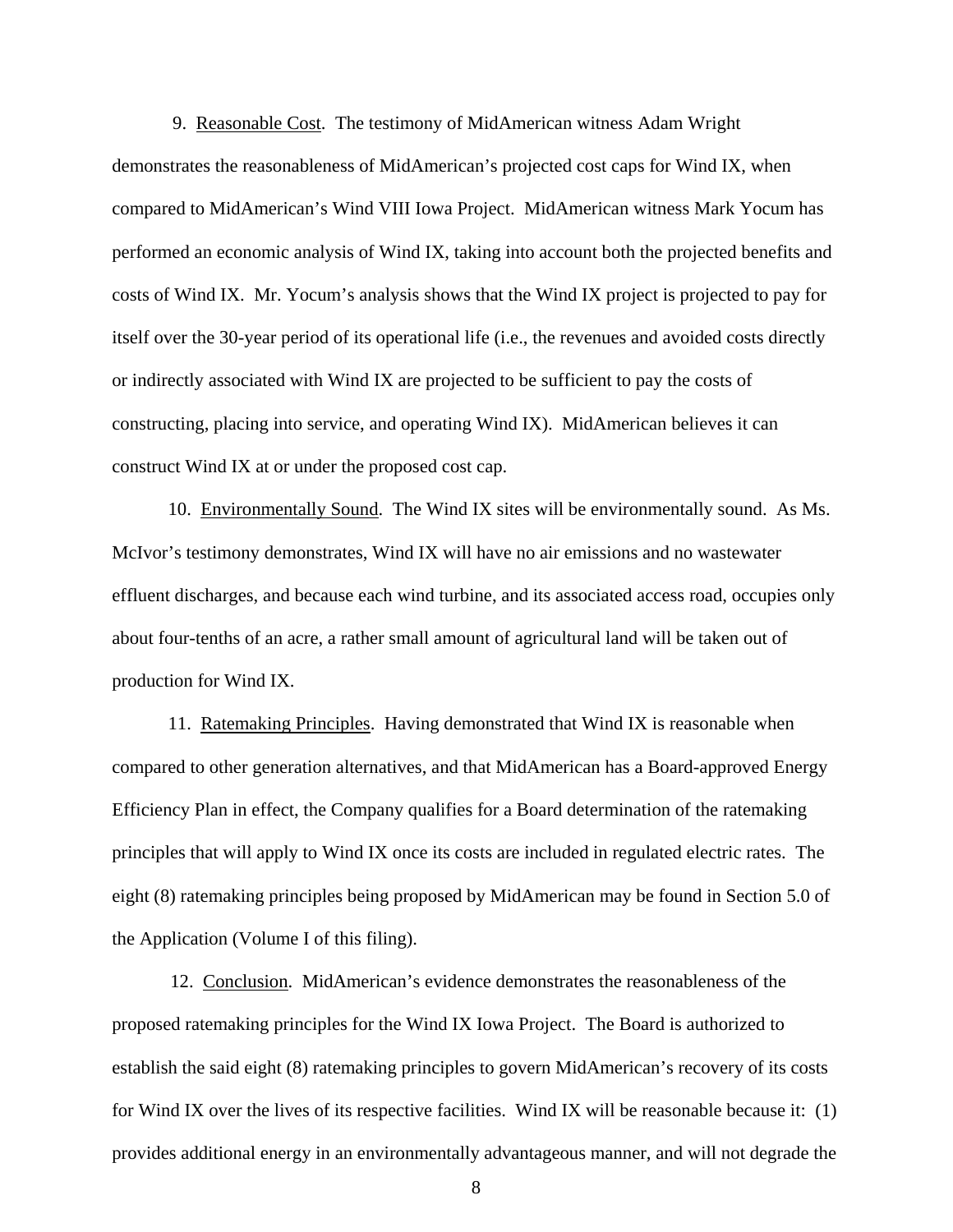adequacy, reliability, or operating flexibility of the existing transmission system from a regional or a local perspective; (2) is consistent with the policy objectives of Iowa Code §476.53 (2013); (3) represents an additional step toward achieving Governor Branstad's vision of more renewable generation in Iowa; (4) is projected to be constructed and operated at no net cost to MidAmerican's retail customers due to MidAmerican's ability to generate supplemental revenue streams and realize avoided costs from Wind IX; (5) is environmentally sound; and (6) provides substantial benefits to Iowa's economy.

 13. Expedited Review and Ruling. MidAmerican respectfully requests the Board's expedited review and ruling on its Ratemaking Principles Application, by January 15, 2015, for the reasons stated in Mr. Wright's testimony. Approval by that date would enable MidAmerican to take full advantage of the federal Production Tax Credit ("PTC"), a prerequisite for the economics of the Project, and enable it to proceed with the development of Wind IX in a manner that ensures MidAmerican can take full advantage of economic opportunities to pursue new wind generation for its customers.

As MidAmerican witness Adam Wright testifies, the federal PTC has only been extended for wind projects which were under construction before January 1, 2014, which requirement can be satisfied through timely commencement of actual physical construction or by incurring 5% of the total cost of the project before January 1, 2014, and showing continuous progress toward completion. (Note: Per the IRS guidance, in order to satisfy the "incur 5% of the total cost" requirement, the wind developer must before January 1, 2014, also take delivery of the assets that represent the incurrence of 5% of the total project cost, directly or through a contractor, or have a reasonable expectation of taking delivery within 3.5 months of the date of payment). Mr. Wright further explains that MidAmerican must make "continuous effort to advance the project" in order to qualify for the PTC, and that the Internal Revenue Service has issued guidance stating that wind projects meeting the "begin construction" requirement, and that are placed in service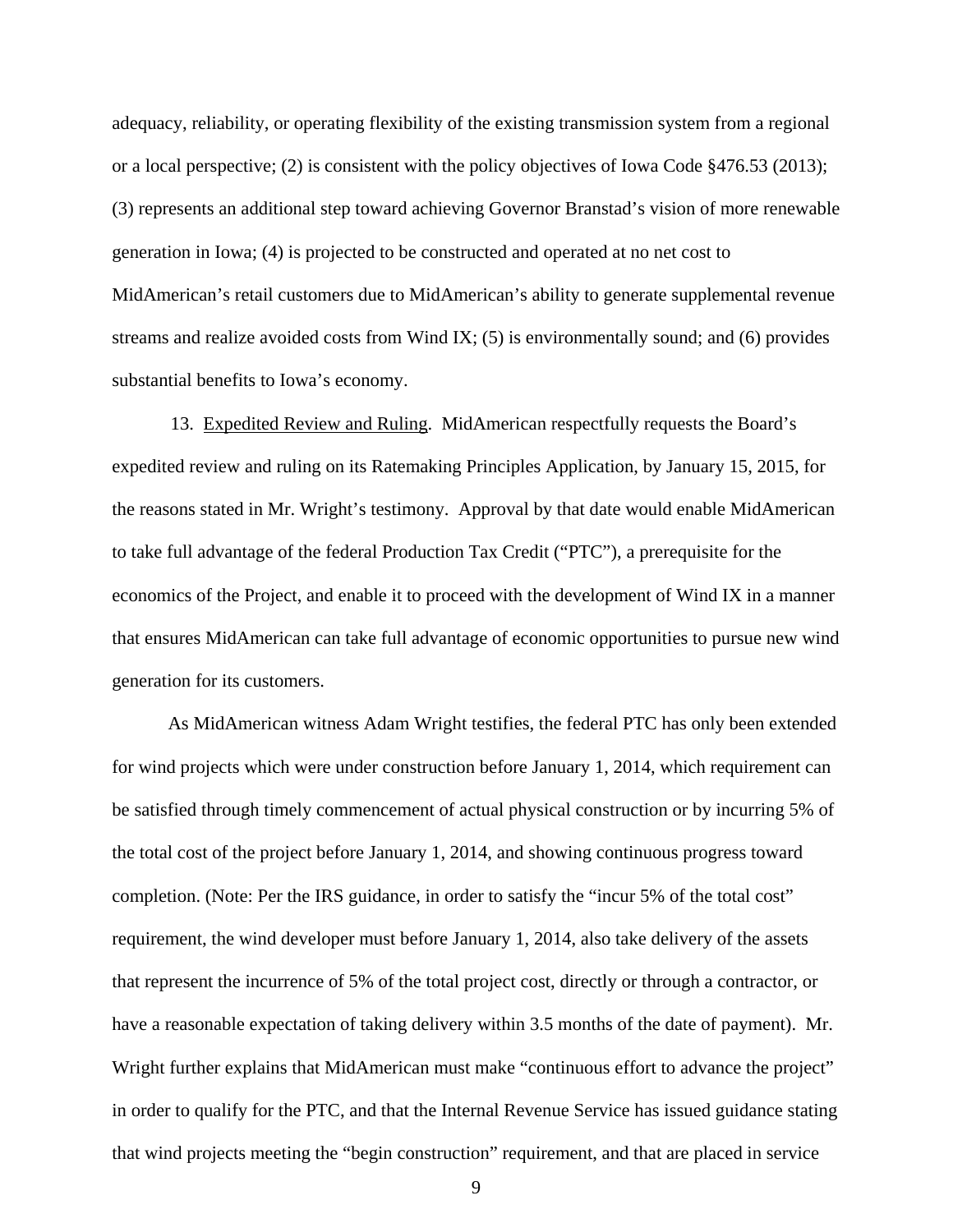before January 1, 2016, will be deemed to have automatically satisfied the "continuous effort" requirement. MidAmerican has selected two (2) Wind IX sites that it believes will meet these requirements for automatic PTC qualification, and as Mr. Wright testifies MidAmerican believes it can complete Wind IX's 162 MW, in addition to the 1,050 MW of Wind VIII assets, by December 31, 2015, if MidAmerican is able to obtain, by January 15, 2015, the ratemaking principles proposed in this Ratemaking Principles Application.

MidAmerican is currently proceeding with negotiation of certain contractual agreements in order to be in a position to take advantage of the current economic opportunities and tax benefits. Along with these opportunities, however, there are significant payments required of MidAmerican relating to turbine supply and other long lead-time purchases. It is important to minimize such payments and costs for our customers, and for MidAmerican, by receiving definitive ratemaking principles by January 15, 2015. Receipt of a ratemaking principles decision by that date will permit MidAmerican to make an informed final decision prior to incurring certain further payments. (See the testimony of Mr. Wright)

In the event the Board determines additional information is necessary, MidAmerican requests that the Board convene a technical conference or hearing as soon as possible after the Board dockets MidAmerican's Ratemaking Principles Application.

WHEREFORE, MidAmerican requests the Board grant on an expedited basis this Ratemaking Principles Application pertaining to Wind IX, and approve the ratemaking principles proposed by MidAmerican.

10